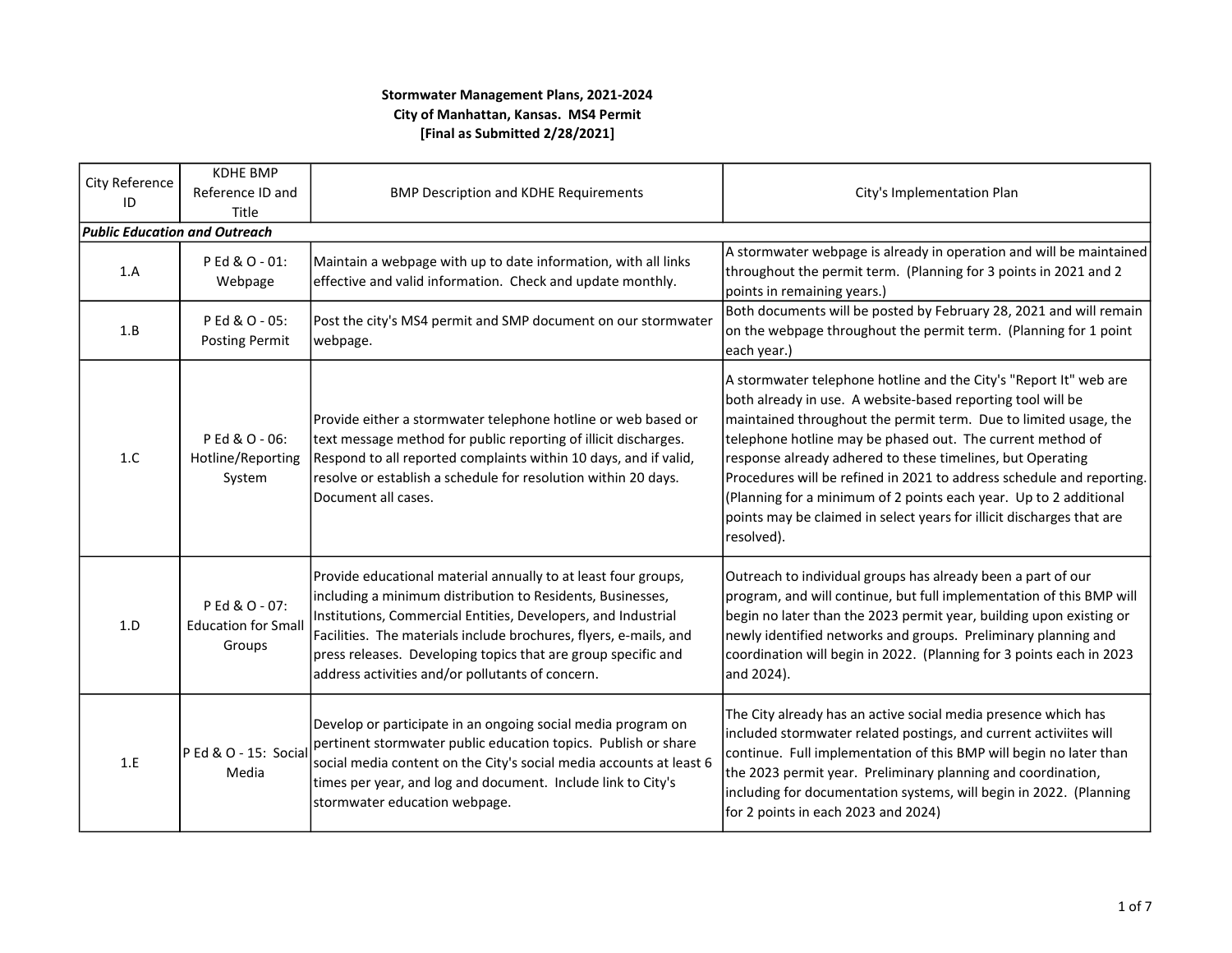| City Reference                                        | <b>KDHE BMP</b>                                 |                                                                                                                                                                                                                                                                                                                                                                                                                      |                                                                                                                                                                                                                                                                                                                                        |  |  |
|-------------------------------------------------------|-------------------------------------------------|----------------------------------------------------------------------------------------------------------------------------------------------------------------------------------------------------------------------------------------------------------------------------------------------------------------------------------------------------------------------------------------------------------------------|----------------------------------------------------------------------------------------------------------------------------------------------------------------------------------------------------------------------------------------------------------------------------------------------------------------------------------------|--|--|
| ID                                                    | Reference ID and                                | <b>BMP Description and KDHE Requirements</b>                                                                                                                                                                                                                                                                                                                                                                         | City's Implementation Plan                                                                                                                                                                                                                                                                                                             |  |  |
|                                                       | Title                                           |                                                                                                                                                                                                                                                                                                                                                                                                                      |                                                                                                                                                                                                                                                                                                                                        |  |  |
|                                                       | <b>Public Involvement and Participation</b>     |                                                                                                                                                                                                                                                                                                                                                                                                                      |                                                                                                                                                                                                                                                                                                                                        |  |  |
| 2.A                                                   | PI/P-01: Public<br>Forum                        | Hold a public hearing or public forum to notify the public about<br>stormwater program activities and to solict public comment<br>regarding stormwater issues. Provide public notice, invite local<br>news media, and document the hearing and comments and<br>responses.                                                                                                                                            | The City will plan to hold a public forum in 2021 and each year of the<br>permit thereafter. The forum may be held to satisfy multiple BMP<br>requirements. The exact nature of the forum in 2021 may be<br>influenced by public health restrictions. (Planning 2 points in each<br>2021 to 2024)                                      |  |  |
| 2.B                                                   | $P I/P - 03$ : Park or<br><b>Stream Cleanup</b> | Hold park or stream bank clean-up events for public volunteers to<br>aid municipal staff in removing trash, debris, or pollutant sources<br>from the select clean-up area. Area to clean must be equal or<br>greater than 1 acre, or alternatively at least 200 yards of<br>streambank.                                                                                                                              | At least one activity of this type will be held in 2023 and 2024.<br>Similar or precursor events may be held in years prior. (Planning 3<br>points in each 2023 and 2024)                                                                                                                                                              |  |  |
| 2.C                                                   | P I/P - 07: Pet<br>Waste Ordinance              | Enact either an ordinance, resolution, or other enforceable<br>requirement that requies pet owners or their keepers to<br>immediately and properly dispose of their pet's solid waste<br>deposited at parks or rest areas owned by the permittee. Post<br>signs informing the public of their obligation at the park.                                                                                                | Manhattan Municipal Code prohibits improper disposal of pet<br>wastes. Signage for pet wastes is already present in most City Parks.<br>A review of sign placements will be made in 2021 and additional<br>signage, if needed, will be added in 2022. (Planning 1 point in each<br>year 2021 through 2024).                            |  |  |
| <b>Illicit Discharge Detection &amp; Elimination</b>  |                                                 |                                                                                                                                                                                                                                                                                                                                                                                                                      |                                                                                                                                                                                                                                                                                                                                        |  |  |
| 3.A                                                   | IDD&E - 01: Public<br>Forum                     | Hold a public hearing or public forum to educate the public about<br>illicit discharges and alternate acceptable methods of disposal or<br>reuse of substances and/or materials. Provide public notice of the<br>hearing/forum, invite local news media, and document the<br>hearing, attendance, and comments/responses.                                                                                            | The City will plan to hold a public forum in 2021 and each year of the<br>permit thereafter. The same forum held for BMP 2.A will likely be<br>combined iwth this. The exact nature of the forum in 2021 may be<br>influenced by public health restrictions. (Planning 2 points in each<br>2021 to 2024)                               |  |  |
| IDD&E - 03: Spill<br>3.B<br>Response Plan<br>on file. |                                                 | Develop a spill response and coodinate emergency response with<br>other agencies or organizations. Plan shall include an explanation<br>of appropriate spill response activities for spills associated with<br>vehicles accidents, at grade or above ground storage tanks, and<br>vehicle fluids from mechanical equipoment such as construction<br>equipment, cars and trucks. The written plan shall be maintained | City departments will coordinate internally and with other agency<br>partners on this topic, to review existing spill response plans and<br>procedures and make updates as appropriate. This activity is planned<br>for the 2023 permit year, and the plan remain in effect through 2024.<br>(Planning 2 points in each 2023 and 2024) |  |  |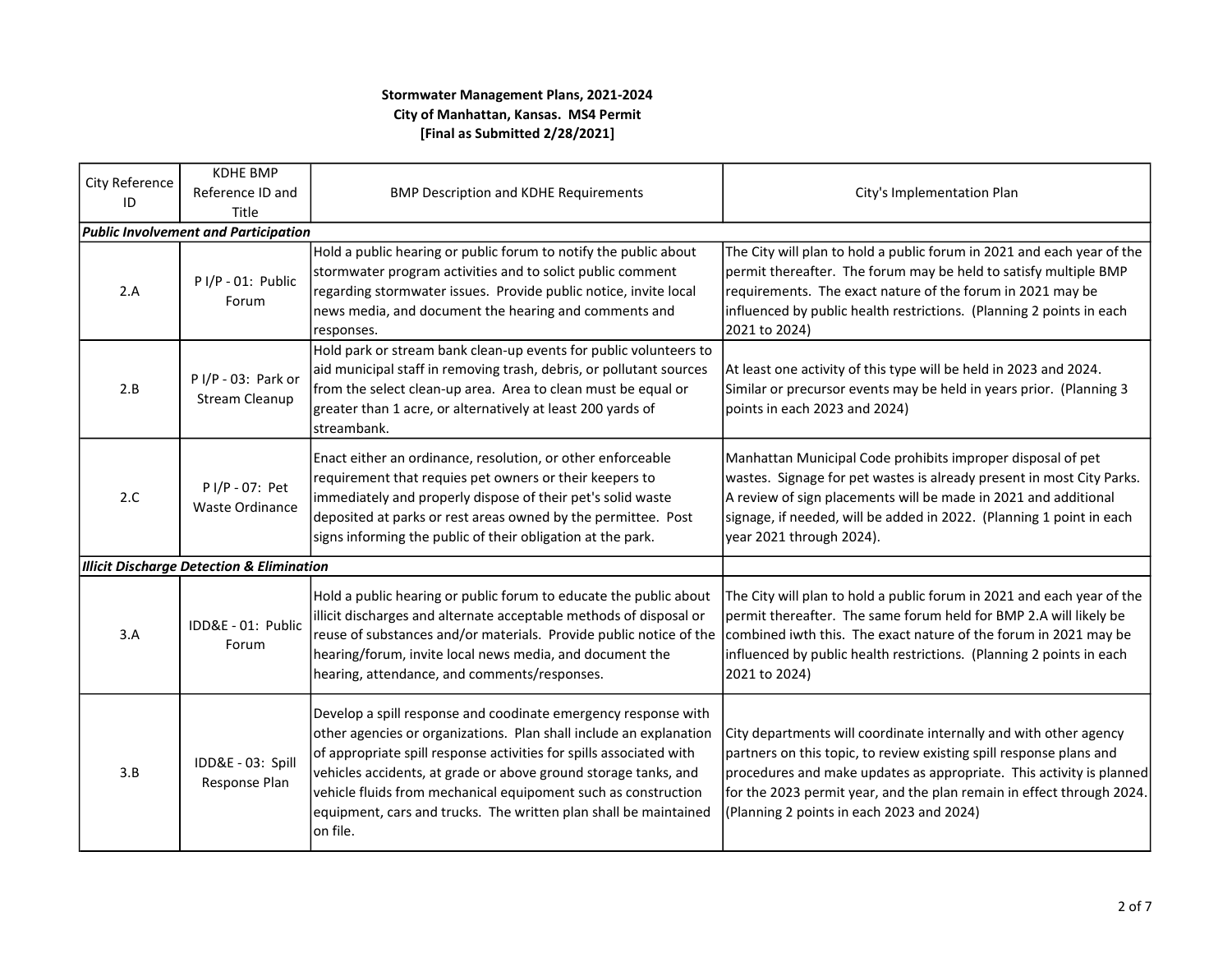| City Reference<br>ID                               | <b>KDHE BMP</b><br>Reference ID and<br>Title             | <b>BMP Description and KDHE Requirements</b>                                                                                                                                                                                                                                                                                                                                                                                                                                               | City's Implementation Plan                                                                                                                                                                                                                                                                                                                                                                                                                                                                               |  |  |
|----------------------------------------------------|----------------------------------------------------------|--------------------------------------------------------------------------------------------------------------------------------------------------------------------------------------------------------------------------------------------------------------------------------------------------------------------------------------------------------------------------------------------------------------------------------------------------------------------------------------------|----------------------------------------------------------------------------------------------------------------------------------------------------------------------------------------------------------------------------------------------------------------------------------------------------------------------------------------------------------------------------------------------------------------------------------------------------------------------------------------------------------|--|--|
| 3.C                                                | IDD&E - 03: Dry<br><b>Weather Outfall</b><br>Inspections | Implement a program to evaluate MS4 outfalls to identify illicit<br>discharges. Inspect at least 5% of known MS4 outfalls during a<br>calendar year and evaluate the ones which have dry weather<br>lflows.                                                                                                                                                                                                                                                                                | A minimum of 5% of the City's known MS4 outfalls (approximately<br>43) will be inspected annually to search for illicit discharges. The<br>City's GIS atlas was recently revised to better identify our estimated<br>850 known outfalls. (Planning 1 point in each year 2021 to 2024.<br>Additional points will be claimed when illicit discharges are found and<br>eliminated.)                                                                                                                         |  |  |
| 3.D                                                | IDD&E - 07:<br>Household<br><b>Hazardous Wastes</b>      | Implement a Household Hazardous Waste collection Program<br>(HHWCP) or document other have implemented such a program to<br>provide such service to all property owners or residents located<br>within the permit area. Document that residents and property<br>owners were able to dispose of such wastes during and<br>throughout the calendar year.                                                                                                                                     | HHWCP services are currently provided to City residents and<br>property owners through the Riley County Solid Waste management<br>program. The City will coordinate with Riley County to ensure that<br>this program or its equivalent continues through the permit term.<br>(Planning 3 points each in years 2021 to 2024).                                                                                                                                                                             |  |  |
| <b>Construction Site Stormwater Runoff Control</b> |                                                          |                                                                                                                                                                                                                                                                                                                                                                                                                                                                                            |                                                                                                                                                                                                                                                                                                                                                                                                                                                                                                          |  |  |
| 4.A                                                | <b>SESC Plan</b>                                         | Implement a requirement for a Soil Erosion and Sediment Control<br>(SESC) Plan for any land disturbance sites which are either equal to  This requirement already exists in the City, under Manhattan<br>CSSRC - 01: Require or greater than 1 acre or which is part of a larger common plan of<br>development or sale that in total disturbs more than one acre.<br>Compliance measured by the enactment of a regulatory ordinance the years following).<br>or other enforceable measure. | Municipal Code. The requirement will remain effective throughout<br>the permit term. (Planning 3 points in 2021, and 2 points in each of                                                                                                                                                                                                                                                                                                                                                                 |  |  |
| 4.B                                                | CSSRC - 02: SESC<br>Design Manual                        | Develop and adopt a design manual for erosion and sediment<br>control BMPs which are required. Require implementation of the<br>BMPs in compliance with the manual on all sites which meet the<br>disturbed area standard speciifed in BMP 4.A.                                                                                                                                                                                                                                            | The city current requires that SESC plans developed utilize KDHE<br>permit requirements, incluidng the design resources specified in the<br>KDHE Construction Activities General Permit, as well as KDOT and<br>other industry standards, along with the comment and response<br>process in our project reviews. This process has been adequate to<br>date. The City will examine our design standards in 2023 and make<br>any updates as deemed necessary. (Planning 3 points in 2023 and 2<br>in 2024) |  |  |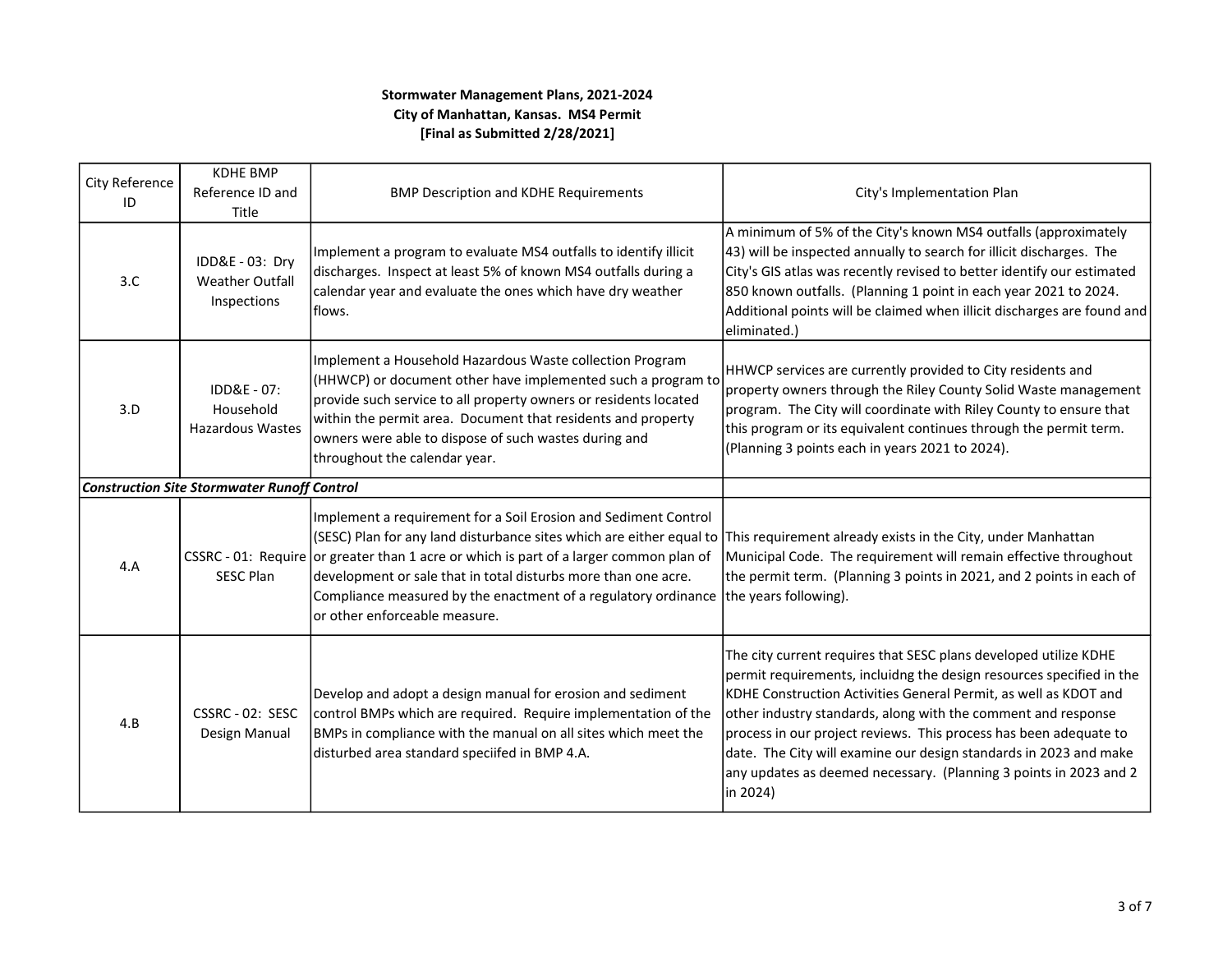| City Reference<br>ID | <b>KDHE BMP</b><br>Reference ID and<br>Title                                          | <b>BMP Description and KDHE Requirements</b>                                                                                                                                                                                                                                                                                                                                                                                                                                                                            | City's Implementation Plan                                                                                                                                                                                                                                                                                                                                                                                                                                                                                                                                                                                                                                                                           |  |
|----------------------|---------------------------------------------------------------------------------------|-------------------------------------------------------------------------------------------------------------------------------------------------------------------------------------------------------------------------------------------------------------------------------------------------------------------------------------------------------------------------------------------------------------------------------------------------------------------------------------------------------------------------|------------------------------------------------------------------------------------------------------------------------------------------------------------------------------------------------------------------------------------------------------------------------------------------------------------------------------------------------------------------------------------------------------------------------------------------------------------------------------------------------------------------------------------------------------------------------------------------------------------------------------------------------------------------------------------------------------|--|
| 4.C                  | CSSRC - 04: Site Plan<br><b>Review Process</b>                                        | Develop a site plan review process which considers potential water<br>quality impacts which may occur during construction as well as<br>post construction impacts. Review process must have written<br>guidelines for the reviewer. Issuance of a building permit or<br>approval to start construction may not be provided until the site<br>plan has successfully passed the review process. Measures must be<br>lincluded to enforce the installation of the BMPs.                                                    | The site plan review process already exists within the City. Its<br>involves a combination of Public Works and Risk Reduction (Codes)<br>review steps and administration. A working group will update and<br>confirm the written documentation of procedures in 2021 and make<br>any modifications necessary. (Planning on 3 points in 2021 and 2<br>points in each of the following years).<br>These requirements already existing within the City. This topic will<br>be highlighted at the 2021 annual meeting with contractors<br>regarding erosion control, and efforts to educate contractors will<br>continue. (Planning on 3 points in 2021 and 2 points in each of the<br>following years). |  |
| 4.D                  | <b>CSSRC - 05:</b><br>Construction<br>Wastes                                          | Establish effective requirements for construction sites to control<br>wastes. Develop through ordinance or other enforceable means<br>requirements for construction site operators or owners to control<br>wastes. At a minimum, control shall be imposed to prevent entry<br>into the MS4 for the following wastes: discarded building<br>materials, concrete truck washout, chemicals, litter, and sanitary<br>waste. Enact ordinance or other effective means to achieve<br>control of wastes at construction sites. |                                                                                                                                                                                                                                                                                                                                                                                                                                                                                                                                                                                                                                                                                                      |  |
|                      | Post-Construction Stormwater Management in New Development and Redevelopment Projects |                                                                                                                                                                                                                                                                                                                                                                                                                                                                                                                         |                                                                                                                                                                                                                                                                                                                                                                                                                                                                                                                                                                                                                                                                                                      |  |
| 5.A                  | PCSM - 01: Post-<br><b>Construction BMP</b><br>Design Manual                          | Develop and adopt a custom design manual for Post-Construction<br>Stormwater Management which specifies various structural BMPs<br>which are required for new development and re-development<br>construction sites larger than 1 acre part of a larger common plan<br>of develpoment. Impose requirements to achieve a suitable<br>treatment, sizing or detention outcome.                                                                                                                                              | The City already has a Stormwater Management Manual and requires<br>implementation of all BMPs that are included in a final construction<br>plan design. These standards or further amendments to them will be<br>maintained throughout the permit term. Significant updates to the<br>City's base design standard are under development and are expected<br>to be adopted in 2021 or 2022. (Planning on 4 points in 2021 and 3<br>points in each following years).                                                                                                                                                                                                                                  |  |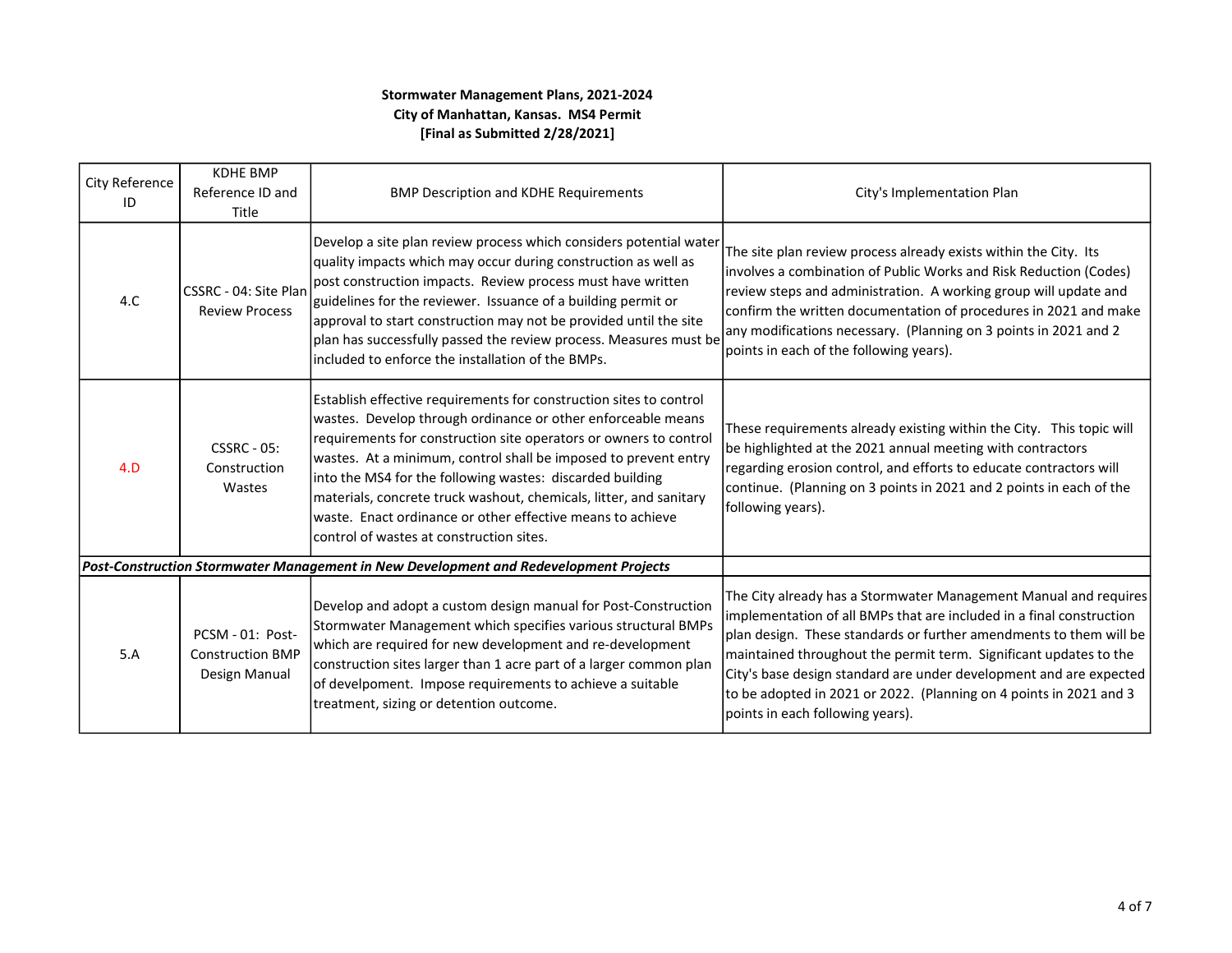| City Reference<br>ID | <b>KDHE BMP</b><br>Reference ID and<br>Title | <b>BMP Description and KDHE Requirements</b>                                                                                                                                                                                                                                                                                                                                                                                                                                          | City's Implementation Plan                                                                                                                                                                                                                                                                                                                                                                                                                                        |  |  |
|----------------------|----------------------------------------------|---------------------------------------------------------------------------------------------------------------------------------------------------------------------------------------------------------------------------------------------------------------------------------------------------------------------------------------------------------------------------------------------------------------------------------------------------------------------------------------|-------------------------------------------------------------------------------------------------------------------------------------------------------------------------------------------------------------------------------------------------------------------------------------------------------------------------------------------------------------------------------------------------------------------------------------------------------------------|--|--|
| 5.B                  | PCSM - 03:<br>Operations and<br>Maintenance  | Develop and implement a program to ensure adequate long-term<br>cleaning, operation and maintenance of all municipally owned or<br>operated post-construction structural stormwater BMP facilities,<br>addressing different types of these BMP systems in the City. Detail<br>the program in a written document and made available to all<br>pertinent maintenance staff.                                                                                                             | Maintenance of city-systems is currently performed in both proactive<br>and reactive modes. The inventory and program for maintaining<br>existing stormwater facilities of this type will be formalized in 2021<br>and continued through the permit terms. (Planning on 3 points in<br>2021 and 2 points in each of the following years)                                                                                                                          |  |  |
| 5.C                  | PCSM-04: Master<br>Plan                      | Develop a master plan or comprehensive development plan which<br>establishes zoning and development standards with establishment<br>of both structural and non-structural BMPs intended to avoid or<br>minimize adverse water quality impacts post-construction. See<br>permit for details.                                                                                                                                                                                           | Key elements of master planning and site development requirements<br>already exist, and several further advancements are in progress.<br>Goals related to open space, conservation, and stream buffers are<br>possible. A final deliverable and timetable is not available at this<br>time. (Up to 5 points would be available in first year once all<br>requirements are met, with 2 points each year after. For planning<br>purposes, no points are projected.) |  |  |
| 5.D                  | PCSM-05: Inspect<br><b>Public BMPs</b>       | Develop and implement a program for inspection of City owned<br>structural BMPs which includes implementation of needed<br>maintenance to ensure long-term operation of the BMPs. At least<br>10% of all structural BMPs will be inspected annually, wth<br>maintenance activities completed or planned (see permit for more<br>details).                                                                                                                                             | Formal program development is planned for adoption in 2023 and<br>continuation after. (Planning on 3 points in 2023 and 2 points in<br>$2024$ ).                                                                                                                                                                                                                                                                                                                  |  |  |
| 5.E                  | PCSM-06: Inspect<br>Private BMPs             | Develop and implement a program for inspection of known<br>privately owned structural BMPs which includes providing the<br>owner of the BMPs an inspectoin report which specifies needed<br> maintenance to ensure long-term operation of the BMPs. Requier  continuation after. (Planning on 3 points in 2024).<br>inspection of at least 10% of the private known structural BMPs,<br>with identified maintenance activities completed or planned (see<br>permit for more details). | Formal program development is planned for adoption in 2024 and                                                                                                                                                                                                                                                                                                                                                                                                    |  |  |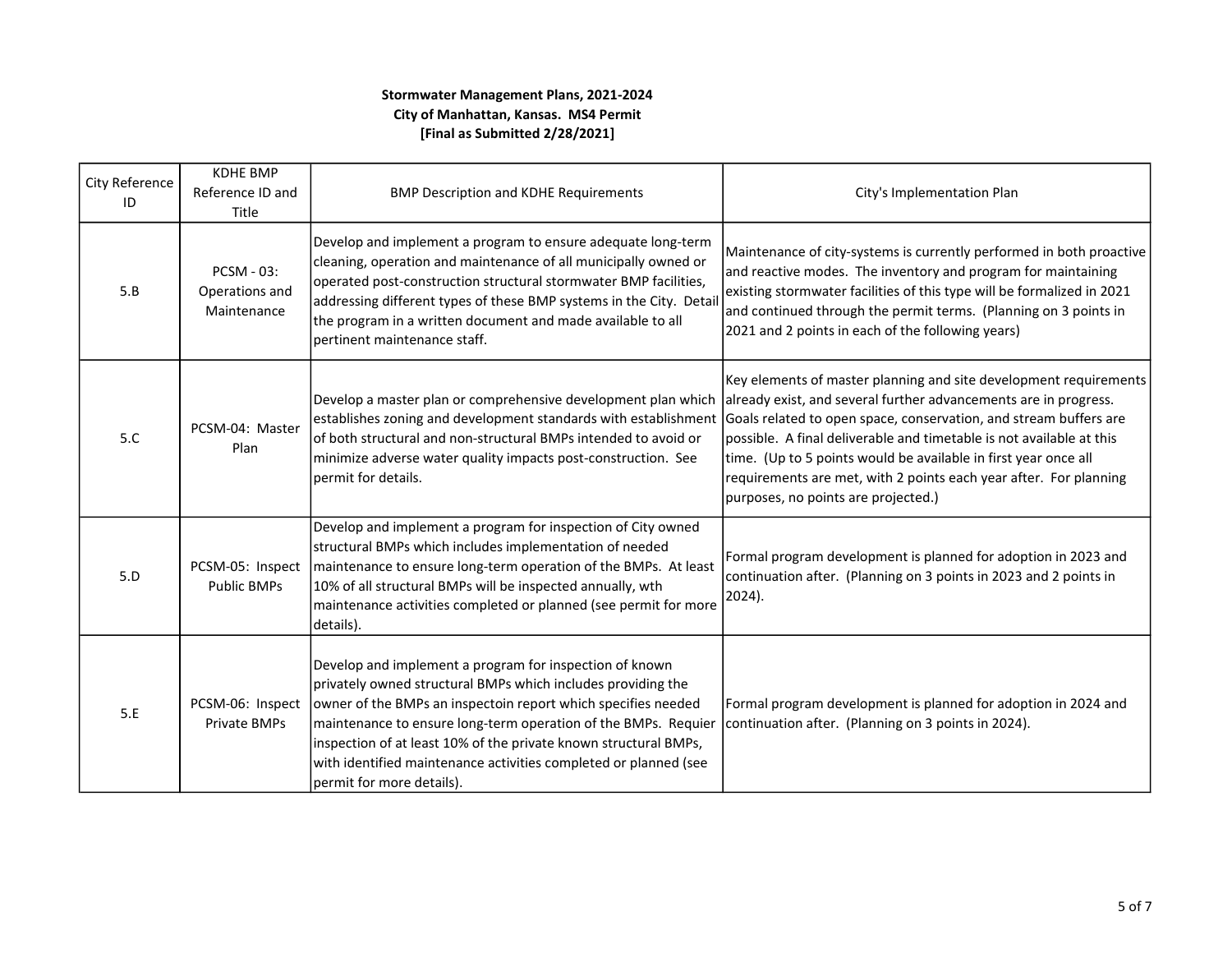| City Reference<br>ID | <b>KDHE BMP</b><br>Reference ID and<br>Title | <b>BMP Description and KDHE Requirements</b>                                                                                                                                                                                                                                                                                                                   | City's Implementation Plan                                                                                                                                                                                                                                                                                                                                                                |  |
|----------------------|----------------------------------------------|----------------------------------------------------------------------------------------------------------------------------------------------------------------------------------------------------------------------------------------------------------------------------------------------------------------------------------------------------------------|-------------------------------------------------------------------------------------------------------------------------------------------------------------------------------------------------------------------------------------------------------------------------------------------------------------------------------------------------------------------------------------------|--|
|                      |                                              | Pollution Prevention/Good housekeeping for Municipal Operations                                                                                                                                                                                                                                                                                                |                                                                                                                                                                                                                                                                                                                                                                                           |  |
| 6.A                  | PP/GH-03: Pesticide<br>Applications          | Develop a guidance document for municipal staff or third-party<br>contractor which apply pesticides. Guidance shall require any<br>municipal staff who apply restricted pesticides to have a<br>commercial applicator certification from the Kansas Dept of<br>Agriculture. Enforce requirement.                                                               | The City already exceeds these requirements for applicators.<br>Program will be further reviewed and formal documents prepared in<br>2022. (Planning on 2 points in 2022 and 1 point in each following<br>lyear)                                                                                                                                                                          |  |
| 6.B                  | PP/GH - 05: Street<br>Sweeping               | Implement a program for street sweeping in which sweepings are<br>swept shall be listed in a schedule, and a log kept. At least 10% of<br>the streets must be swept at least once in a year.                                                                                                                                                                   | City's current street sweeping program meets this requirements and<br>collected and disposed or recycled properly. All streets that can be will be continued. (Planning on 3 points in 2021 and 2 points in each<br>year following. Additional points for purchase of street sweeping<br>equipment will be claimed when applicable.)                                                      |  |
| 6.C                  | PP/GH - 06:<br><b>Employee Training</b>      | Develop an employee training program to city's staff understand<br>what actions they can takein the workplace to minimize<br>stormwater pollution. Provide guidance in form of fact sheets,<br>flyers or emails to staff, or provide in-person training or videos.<br>Records and logs required. Training and/or guidance provided at<br>least twice per year. | Training porgrams and materials will be developed for<br>implementation in 2023. Plan to have a mixed approach, with in-<br>person trainings for selected work groups with higher involvement in<br>stormwater issues, supplemented by general awareness info<br>distributed electronically emails and the City's "Little Apple Core"<br>intranet. (Planning on 1 point in 2023 and 2024) |  |
| 6.D                  | PP/GH-07: Inlet<br>Inspections &<br>Cleaning | Implement a program to inspect stormwaer inlets to identify illicit<br>discharges and remove debris. If inlets have evidence of dumped<br>paint, oil or other substances, follow-up with efforts to investigate<br>or educate.                                                                                                                                 | City already meets this threshold for inlet inspection and cleaning.<br>(Planning 1 point for each year 2021-2024. In some years, the extra<br>point for achieving 10% levels may be claimed).                                                                                                                                                                                            |  |
| 6.E                  | PP/GH-08: Online<br>Storm Sewer Map          | accessible to the public. Map shal cover entire MS4 permit area<br>and include pipes and open drainage (ditches) and illustrate all<br>impaired waterways with information.                                                                                                                                                                                    | Develop, implement and keep updated an online storm sewer map City current provides most of this information to the public through<br>the Riley County GIS Online maps, and it will be maintained<br>Remaining required information to be provided in 2021. (Planning on<br>3 points in 2021 and 2 points for each following year)                                                        |  |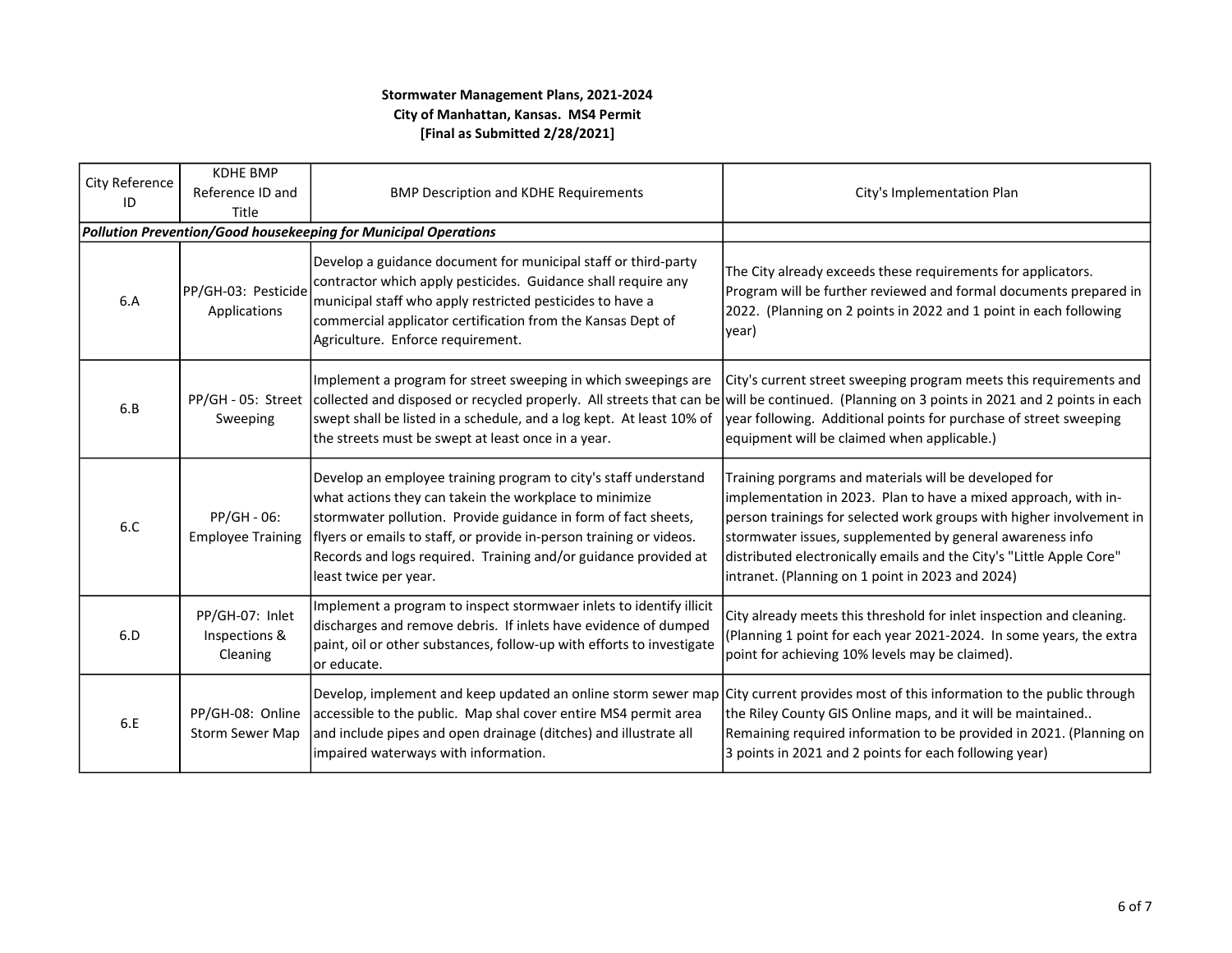| City Reference<br>ID | <b>KDHE BMP</b><br>Reference ID and<br>Title               | <b>BMP Description and KDHE Requirements</b>                                                                                                                                                                                                                                                                                                                                     | City's Implementation Plan                                                                                                                                                                                                                                                        |  |  |  |
|----------------------|------------------------------------------------------------|----------------------------------------------------------------------------------------------------------------------------------------------------------------------------------------------------------------------------------------------------------------------------------------------------------------------------------------------------------------------------------|-----------------------------------------------------------------------------------------------------------------------------------------------------------------------------------------------------------------------------------------------------------------------------------|--|--|--|
|                      |                                                            | <b>Total Maximum Daily Load (TMDL) Best Management Practices</b>                                                                                                                                                                                                                                                                                                                 |                                                                                                                                                                                                                                                                                   |  |  |  |
| 7.A                  | TMDL - 01: Pet<br><b>Waste Stations</b>                    | Install pet waste stations which include a glove/bag dispenser,<br>with signage and waste can, to encourage pet west disposal at<br>parks, trials, rest areas or other City-owned public land. At least 1<br>station installed.                                                                                                                                                  | City plans to install or maintain the installation of new fewer than 5<br>such stations, primarily in City parks no later than 2021. Several are<br>already in place. (Planning on 1 point for each year 2021-2024)                                                               |  |  |  |
| 7.B                  | TMDL - 05: Pet<br><b>Waste Education</b>                   | Develop a pet waste brochure or flyer to educate the public about<br>animal waste contamination and encouragement to pick up their<br>lpets waste. Distribute brochures in various locations in numbers<br>equal or exceeding the US Census Bureau housing units value.<br>Alternatively, post the document on social media (6 times per<br>year) or websites (6 month duration) | City will undertaken social media options, with supplemental hard<br>copy distribution. (Planning on 1 point in each year 2021-2024)                                                                                                                                              |  |  |  |
| 7.C                  | TMDL-06: "Only<br>Rain Down the<br>Drain" Education        | Distribute "Only Rain Down the Drain" door hangers or similar<br>documents. Provide in a portio nof the permit area with suspected<br>illicit discharges. Distribution shall equal or exceed 10% of the<br>census counted housing units. Alternatively, post the document<br>on social media (3 times per year) or websites (3 month duration)                                   | City will undertaken social media options, with supplemental hard<br>copy distribution. (Planning on 2 points in each year 2021-2024)                                                                                                                                             |  |  |  |
| 7.D                  | TMDL-07: More Dry<br><b>Weather Outfall</b><br>Inspections | Inspect 10% of all known outfalls for dry weather discharges (an<br>increase over the 5% in BMP 3.C). Complete either annually or<br>twice per year (points vary). If dry weather dischage is found,<br>follow-up with investigation. Document outcomes.                                                                                                                         | City will undertake the increased inspections to reach 10% more per<br>year, expanding on BMP 3.C, beginning in 2023, to bring total<br>inspections per year to a minimum of 15% of known outfalls<br>(approximately 128 of 850). (Planning on 3 points each in 2023 and<br>2024) |  |  |  |